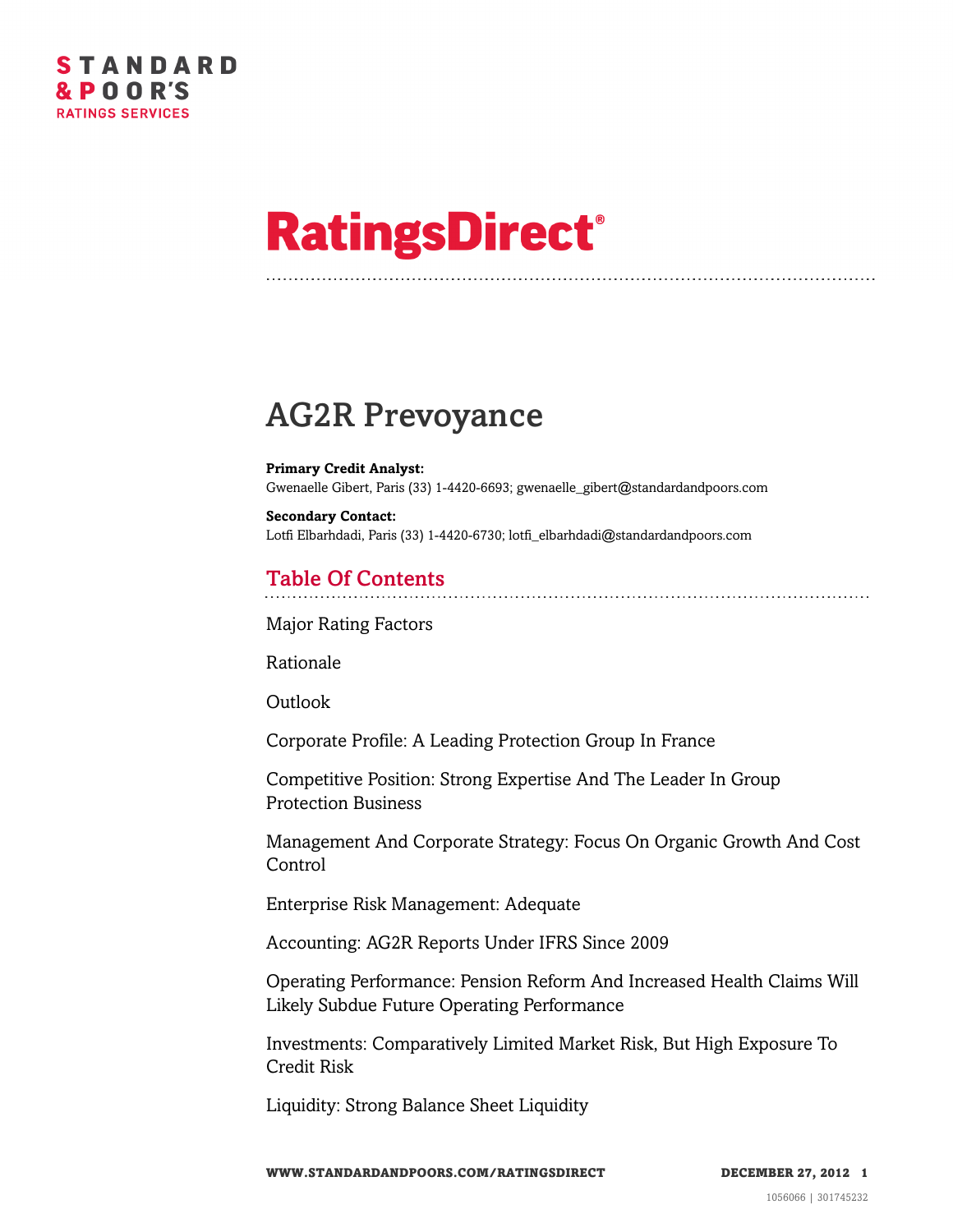# Table Of Contents (cont.)

[Capitalization: Good And Resilient Despite Higher Credit Risk And Lower](#page-9-0) [Interest Rates](#page-9-0)

[Financial Flexibility: Adequate Relative To Needs, But Weakened By A](#page-9-1) [Limited Number Of Capital Sources](#page-9-1)

[Related Criteria And Research](#page-10-0)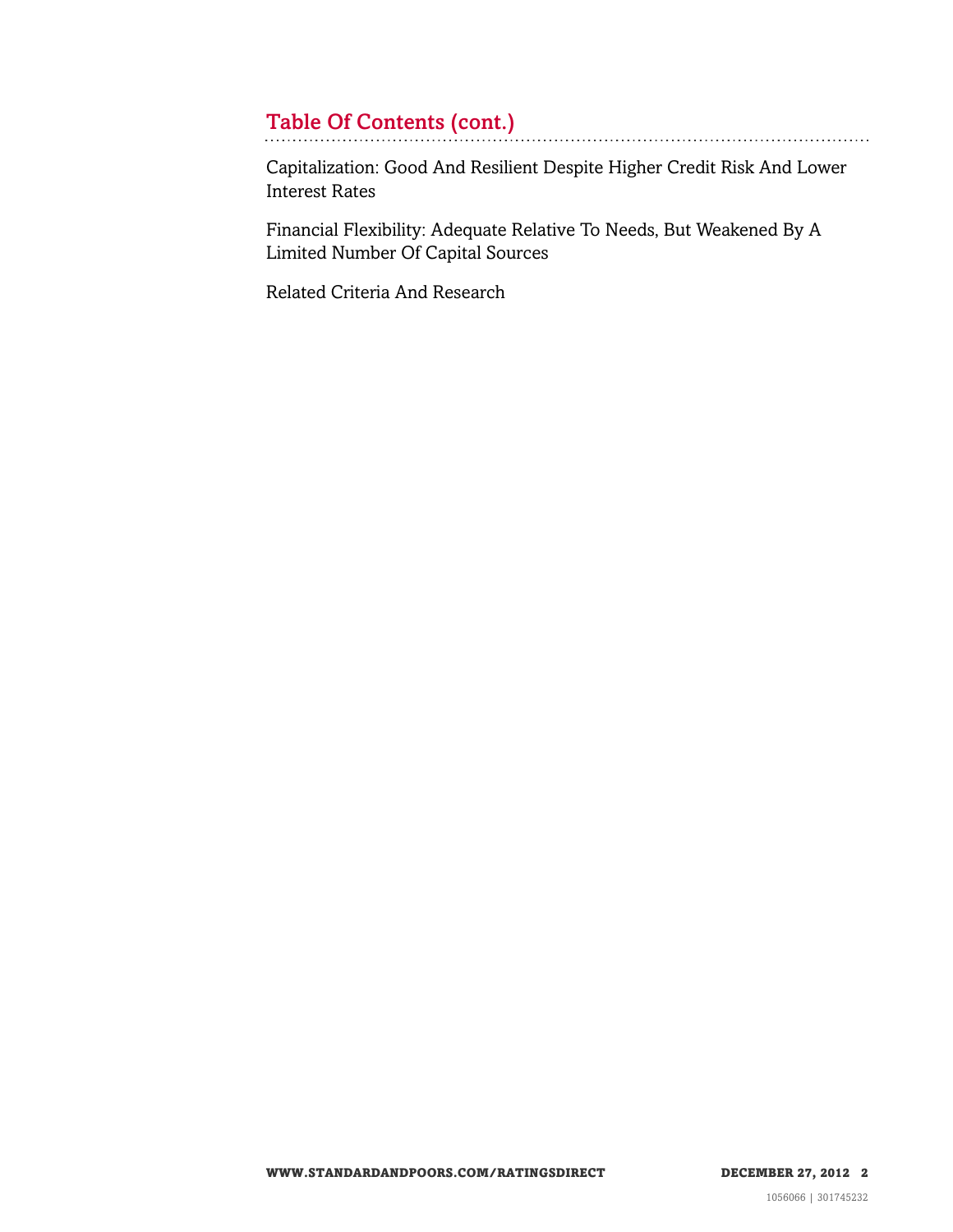# AG2R Prevoyance

# <span id="page-2-0"></span>Major Rating Factors

#### Strengths:

- Strong competitive position.
- Good capital adequacy.

#### Weaknesses:

- Subdued, albeit still good, operating performance prospects.
- <span id="page-2-1"></span>• Constrained, albeit still good, financial flexibility.

# Rationale

The ratings on French protection institution AG2R Prévoyance (AG2RP), the main entity of the AG2R group (AG2R), reflect Standard & Poor's Ratings Services' view of its strong competitive position and good capitalization. Partly offsetting these factors are subdued, albeit good, operating performance prospects. Lower earnings will also dampen financial flexibility, which we view as good, however. The ratings on subsidiary PRIMA reflect its core status within AG2R.

We view AG2R's competitive position as strong. AG2R has sound positioning nationwide and in various economic sectors as a leading group protection and health insurer. Together, AG2R and La Mondiale form one of the leading life, accident, and health insurance groups in France.

In addition, AG2R's successful integration of other protection institutions has helped it increase sector and geographic spread. This long-standing presence in the French group-protection business has bolstered AG2R's expertise in its chosen market, in our view, and helped it reach the No. 2 position in France. However, we believe that AG2R's concentration in France and a high level of reinsurance partly offset its strong competitive position. We forecast AG2Rs gross premium written (GPW) to increase in 2012 and 2013 by a mid-single digit, mainly owing to growth in health business.

We view risk-adjusted capital adequacy as good. Despite a significant proportion of soft forms of capital, like the present value of future profits, we consider that AG2R's level of capital compares well with that of peers in the French market. A conservative quota-share reinsurance program relieves AG2R from a substantial portion of its capital requirements. We also view reserving as prudent.

We consider that increased claims on health and disability business and high costs related to the change in legal retirement age in France are hampering AG2R's efforts to improve its underwriting performance. Higher claims have prevented AG2R from meeting its underwriting earnings targets and will likely remain constraints on operating performance over the next two years. However, we expect AG2R to benefit from what we view as a strong and well-entrenched competitive position in its niches, allowing it to gradually improve its operating performance over the

#### Operating Company Covered By This Report

**Financial Strength Rating** *Local Currency* BBB+/Stable/--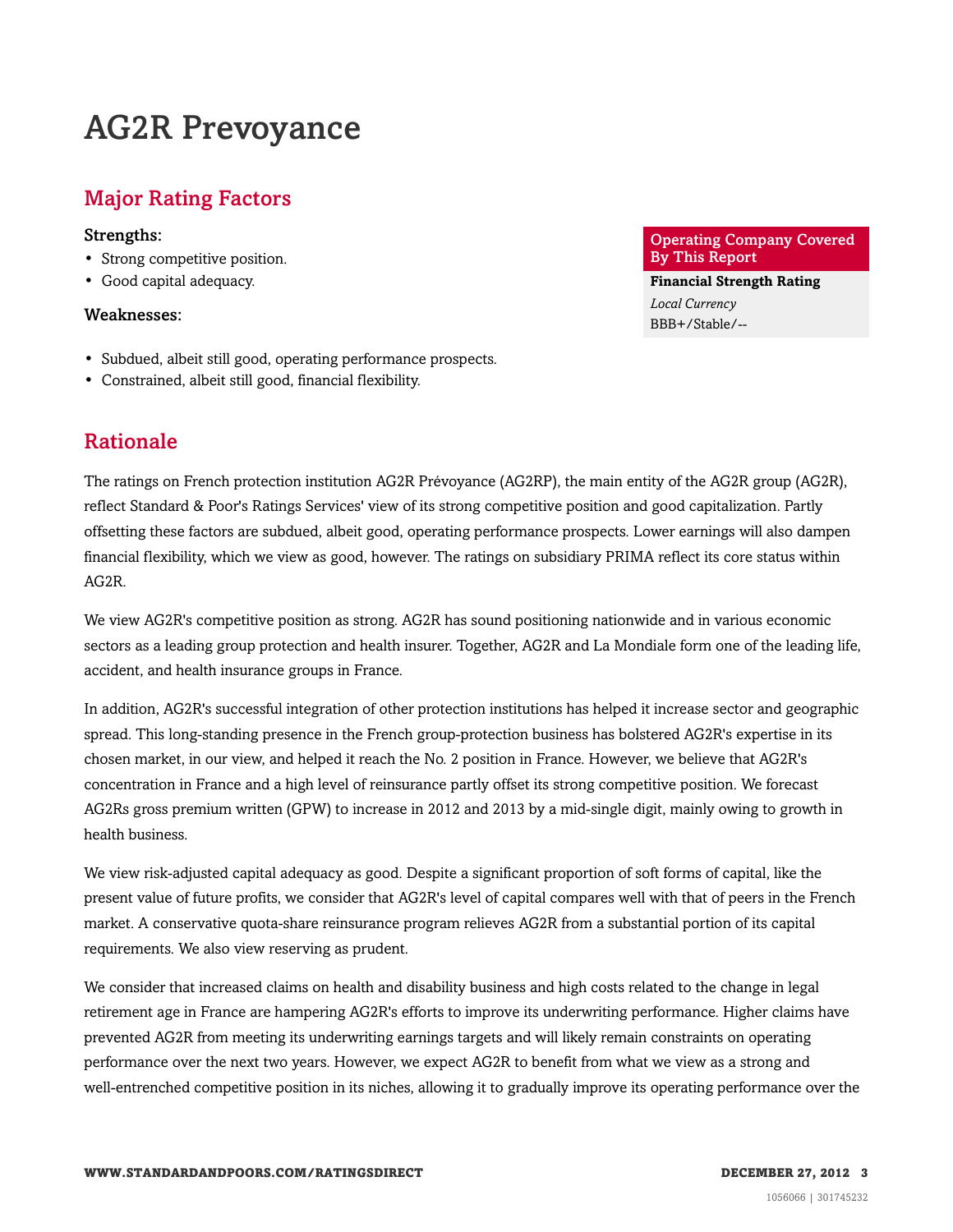next two years. Consequently, our base-case scenario factors in our forecast that AG2R will post a non-life combined (loss and expense) ratio in the 112%-115% range in 2012, improving to less than 112% in 2013. AG2R's non-life business comprises health, accident, accidental death, disability, and worker's compensation insurance. We also expect the group's term-life business to boast a combined ratio of less than 70% over the same period. The expense ratio should continue to average 20%. These figures should translate into operating earnings of  $\epsilon$ 25 million to  $\epsilon$ 40 million yearly, all other factors remaining equal.

Increasing risks related to the investment portfolio are also weighing on AG2R's financial profile. We still consider the average credit quality of AG2R's investment portfolio strong, but at the lower end of the range according to our criteria. Credit risk increased during 2011 and 2012, dampening the quality of AG2R's investments. The proportion of equities in the portfolio remains below the French market average, but still adds to earnings volatility.

A more subdued earnings outlook also constrains the company's financial flexibility, which in our view is the main cause of AG2R's funding future needs.

## <span id="page-3-0"></span>**Outlook**

The stable outlook reflects our anticipation that AG2R's strong competitive position should help gradually improve its underwriting performance. It also factors in our belief that good capital adequacy will likely support the group's overall credit profile over the next one to two years.

We could lower the ratings if, over that period, AG2R's operating performance did not meet our underlying base-case assumptions. We could also lower the rating if capital adequacy weakened as a result of deteriorating investments, exceptional losses, or unfunded growth, or if AG2R's business profile were to weaken.

We could raise the ratings if the group's operating performance materially and sustainably exceeded our base-case forecasts, with equally prudent reserving, and if capital adequacy improved to levels more supportive of the ratings.

# <span id="page-3-1"></span>Corporate Profile: A Leading Protection Group In France

Since its creation in 1951, AG2R has managed compulsory pensions for French private-sector employees through the ARRCO and AGIRC pension schemes. It has also developed insurance activities--group and individual term life, group accident and health, individual health, and long-term care (LTC)--over the years. Compulsory pension contributions reached €7.8 billion in 2011, for which AG2R assumes no risk and acts as a fund manager and administrator, while insurance activities, for which AG2R carries the risk, accounted for €2.5 billion. Although they share workforce and administration means, the company's insurance and compulsory pension businesses are kept separate from a financial standpoint. In this analysis, we only focus on AG2R's insurance activities.

AG2R is part of the AG2R La Mondiale group. In January 2008, La Mondiale (BBB+/Negative/--) and AG2R created a "Société de Groupe d'Assurance Mutuelle" (SGAM), a French legal framework that allows mutual companies to create operational links and financial solidarity and act as groups.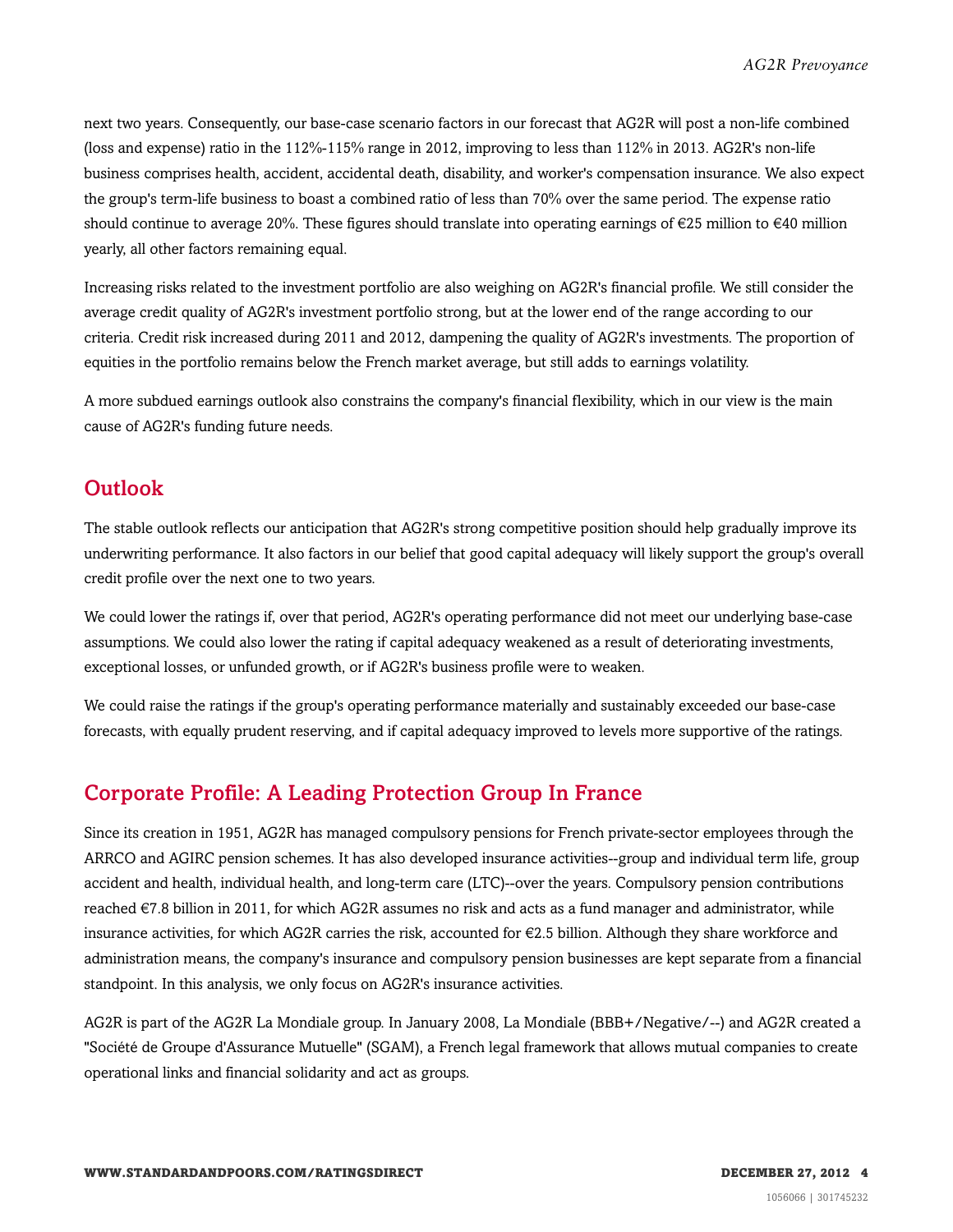With GPW of  $\epsilon$ 1.4 billion in 2011, AG2RP (the rated entity) is a leading protection institution in France. It is the largest entity in the AG2R group and provides group term life and accident and health insurance to French private-sector enterprises. The subsidiary PRIMA provides individual insurance and is known mostly for its LTC products.

In addition to AG2RP and PRIMA, the group acts through numerous entities, mainly mutual companies specializing in individual health insurance.

AG2R's sales force includes 500 commercial employees. The group also distributes through brokers, but mainly through Arial, the joint venture with La Mondiale.

# <span id="page-4-0"></span>Competitive Position: Strong Expertise And The Leader In Group Protection **Business**

#### **Table 1**

| <b>AG2R Group Business Statistics</b> |                        |        |       |        |       |
|---------------------------------------|------------------------|--------|-------|--------|-------|
|                                       | --Year ended Dec. 31-- |        |       |        |       |
| (Mil. €)                              | 2011                   | 2010   | 2009  | 2008   | 2007  |
| Non-life: Gross premiums written      | 1,886                  | 1,952  | 1,806 | 1,770  | 1,659 |
| Annual change (%)                     | (3.4)                  | 8.1    | 2.1   | 6.7    | 20.7  |
| Life: Gross premiums written          | 593                    | 748    | 874   | 730    | 777   |
| Annual change (%)                     | (20.7)                 | (14.5) | 19.8  | (6.5)  | 9.5   |
| Total gross premiums written          | 2,479                  | 2,699  | 2,681 | 2,500  | 2,436 |
| Annual change (%)                     | (8.2)                  | 0.7    | 7.2   | 2.6    | 16.9  |
| Non-life: Net premiums written        | 1,266                  | 1,372  | 1,255 | 1,282  | 1,195 |
| Annual change (%)                     | (7.7)                  | 9.3    | (2.1) | 7.3    | 19.6  |
| Life: Net premiums written            | 210                    | 164    | 291   | 249    | 320   |
| Annual change (%)                     | 20.2                   | (43.6) | 16.8  | (22.2) | 22.6  |
| Total net premiums written            | 1,476                  | 1,536  | 1,546 | 1,531  | 1,515 |
| Annual change (%)                     | (3.9)                  | (0.7)  | 1.0   | 1.0    | 20.2  |

We view AG2R's competitive position as strong. We base our opinion on the company's acknowledged expertise and strong franchise in group protection business, and large local geographic and sector coverage. Concentration in France somewhat weakens the company's competitive position, as does reliance on reinsurance.

AG2R writes group-term and workers' compensation disability (WCD) insurance for 59 professional sectors and has access to a population of 6.5 million. It is the second largest protection group in France. In this business–-which is generated through sectorwide agreements that set common protection coverage for all the employees in a sector--AG2R has substantial advantages over traditional insurers. These include its historical nonprofit orientation and its governance, based on "paritarisme". The company's strong expertise, developed through sectorwide agreements, also allows it to develop a comprehensive offer to large companies and small and midsize enterprises, which account for a sizable 60% of its premiums.

In addition, AG2R holds the No. 2 position and a 15% market share in group health insurance in France. AG2R's strong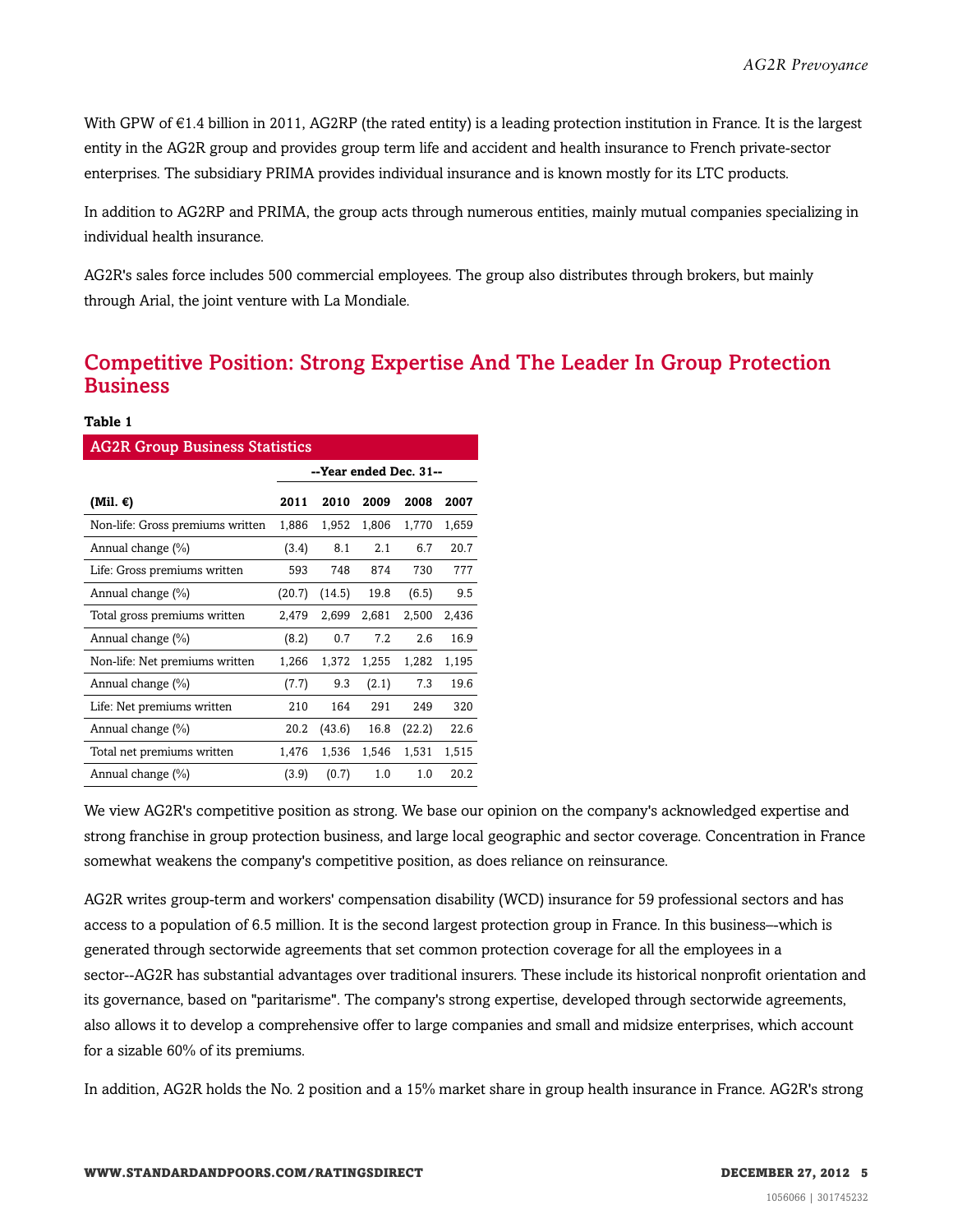position in group WCD is a real advantage, since it enables the group to equip its clients with health coverage as well. AG2R also boasts a leading position in LTC, thanks to more than 20 years of experience in that segment through its subsidiary PRIMA.

At year-end 2011, overall GPW decreased by 6%, owing to decreasing premiums at Arial, a 50%-50% joint venture with La Mondiale specialized in group pensions and protection for large companies. Excluding Arial's GPW, subject to volatility, we expect AG2R's GPW to increase in 2012 by a mid-single digit, mainly through growth in health business.

AG2R's concentration in France exposes its business to changing regulation, such as increased tax on health and life business, and the change in retirement age in 2010. AG2R makes significant use of reinsurance, in our view, ceding approximately 33% of premiums. Its business position is therefore subject to the maintenance of good reinsurance conditions.

# <span id="page-5-0"></span>Management And Corporate Strategy: Focus On Organic Growth And Cost Control

We view AG2R La Mondiale's strategy as focused because it builds on the two groups' complementary expertise. AG2R's strategy is to maintain its position in the mature group protection market, while expanding in accident and health among other clients. This strategy is closely linked with that of La Mondiale, which aims to expand in its historical niches: pensions and savings. We view operational links between AG2R and La Mondiale as increasingly strong and likely to produce further synergies over time.

#### Strategy

AG2R's growth strategy mainly relies on organic growth and low-capital-intensive partnerships. The group may consider consolidating small protection institutions if the opportunity arises, particularly if it doesn't have high funding needs. AG2R and La Mondiale have had a joint strategic plan since 2009 and a common umbrella brand "AG2R La Mondiale." The current, three-year 2012-2014 plan focuses on client relationships and profitable growth. Nevertheless, we expect strategy to be less driven by growth targets than by capital and cost management.

#### Operational management

The AG2R-La Mondiale SGAM has one CEO and five deputy CEOs. The deputy CEOs are responsible for different business segments and support functions but they all cover both AG2R and La Mondiale. The SGAM has one executive committee and one board of directors. This recognizes the integration between the two groups' governance histories, while aiming at smoothly embedding the partnership in both cultures. The operational workforces operate by line of business (protection, savings, and pensions) at the SGAM level and share back office departments. In addition, distribution channels now operate under joint networks, for example, savings, convenience ("Réseau de Proximité"), and enterprises.

#### Financial management

We consider AG2R's financial management framework to be simple but prudent. The group manages its solvency with reference to the statutory Solvency I ratio, which it aims to maintain at more than 140%. More recently, the group has built internal tools based on Solvency II metrics to allow an assessment of its risk-adjusted capital adequacy, which we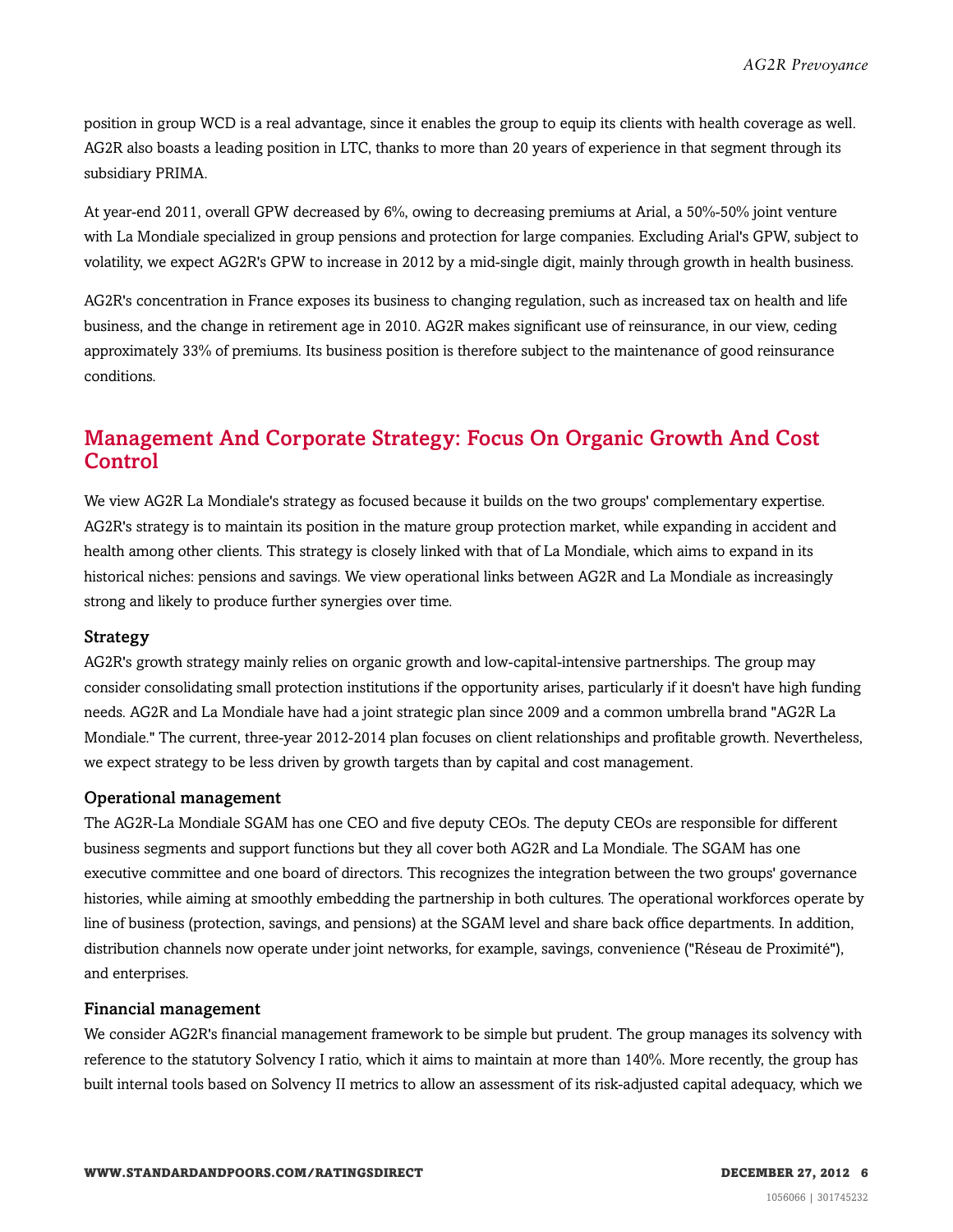view as likely to facilitate its setting up of a risk-adjusted tolerance framework. The group uses embedded-value figures internally, as a comparative measure, but not for monitoring.

### <span id="page-6-0"></span>Enterprise Risk Management: Adequate

AG2R's enterprise risk management (ERM) is adequate, in our opinion, with an adequate risk management culture and adequate controls for the most significant risks. ERM is of moderate importance to the ratings, owing to AG2R's focus on group protection and health in one market, France. The ERM culture is adequate, in our view.

Jointly operated with La Mondiale, AG2R's risk management department produces risk reporting, supervises the effectiveness of risk controls, and coordinates risk-adjusted projects such as Solvency II. The department set up a risk committee in 2009, built a separate group risk management from the financial department in 2011, and is increasingly deploying efforts to spread the risk culture across the group. A recent risk-mapping exercise also illustrates the group's adequate risk culture. In our view, one of the main weaknesses of the department's ERM is the lack of an explicit risk tolerance framework.

Underwriting risk management is adequate, in our opinion, because AG2R sets explicit underwriting rules. The management of reserving risk is adequate, although it basically relies on standard methodologies, using industry morbidity and mortality tables. Reserving adequacy and methodologies are checked internally by the risk management department.

Market risk management is also adequate. AG2R has set up explicit limits on overall exposure to equities, property, and to individual issuers.

The lack of a consolidated modeling platform and an explicit tolerance framework, in our view, continue to prevent AG2R from performing strategic risk management.

### <span id="page-6-1"></span>Accounting: AG2R Reports Under IFRS Since 2009

AG2R reported under International Financial Reporting Standards (IFRS) for the first time in 2009 due to its partnership with La Mondiale, which has reported under IFRS since 2007. AG2R reported pro forma IFRS figures for the year ending 2008.

We base our views on the combined accounts of AG2R group, which comprises 18 legal entities, among them AG2RP, PRIMA, ISICA Prévoyance, INPCA, Primamut, and Prémalliance.

In our analysis of AG2R's operating performance, we consider, among other ratios, the non-life combined ratio, which relates to all the activities classified as non-life by the French insurance regulation (WCD, accidental death, health, and LTC). In most cases, WCD and group term life are sold under a group protection package, although group term is classified as life insurance under French regulation. There are cross subsidies between the two sections' underwriting earnings, and profit sharing with policyholders is determined on the basis of the aggregate underwriting earnings. The premium split between WCD and group term life generally does not reflect risk-based allocation. Consequently, we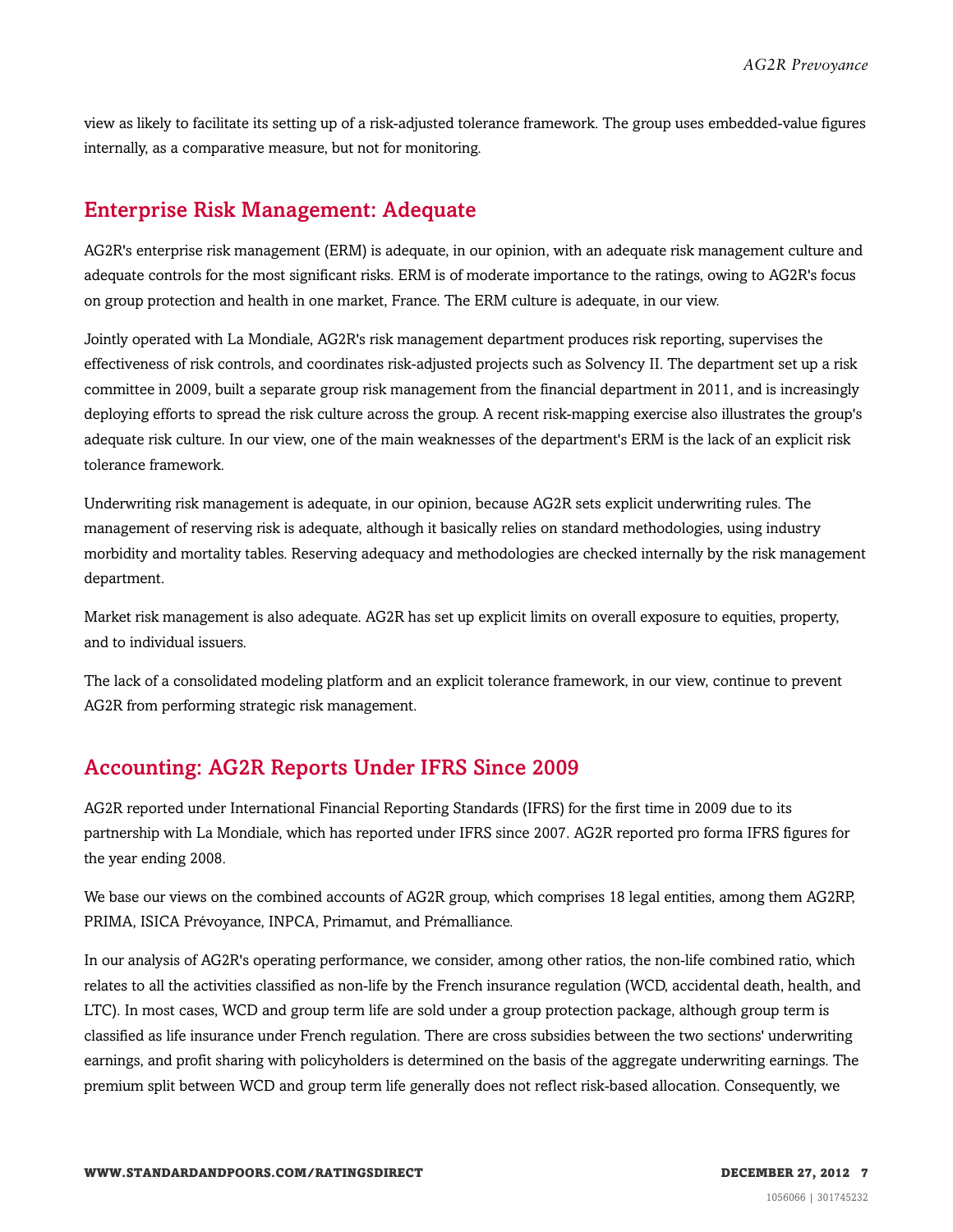consider the performance of the group's protection segments as a whole and mostly use the accident and health combined ratio as an indicator of claims improvement or deterioration.

# <span id="page-7-0"></span>Operating Performance: Pension Reform And Increased Health Claims Will Likely Subdue Future Operating Performance

#### **Table 2**

| <b>AG2R Group Operating Statistics</b>     |                        |       |       |       |       |
|--------------------------------------------|------------------------|-------|-------|-------|-------|
|                                            | --Year ended Dec. 31-- |       |       |       |       |
| (Mil. €)                                   | 2011                   | 2010  | 2009  | 2008  | 2007  |
| Non-life gross premiums written            | 1,886                  | 1,952 | 1,806 | 1,770 | 1,659 |
| Life gross premiums written                | 593                    | 748   | 874   | 730   | 777   |
| Retained earnings                          | 6                      | (19)  | 40    | 4     | 63    |
| Return on reported equity $(\%)$           | 1.0                    | (2.9) | 6.1   | 0.6   | 9.7   |
| Non-life: Net loss ratio $(\%)$            | 93.8                   | 92.9  | 83.5  | 82.2  | 89.9  |
| Non-life: Total net expense ratio (%)      | 17.5                   | 22.0  | 23.4  | 18.3  | 15.3  |
| Non-life: Net combined ratio (%)           | 111.2                  | 114.9 | 106.9 | 100.5 | 105.1 |
| Non-life: Gross combined ratio (%)         | 109                    | 112.7 | 103.5 | 97.5  | 102.3 |
| Life: Net acquisition expense ratio $(\%)$ | 13.6                   | 21.2  | 6.8   | 6.7   | 4.6   |

Although underlying earnings fundamentals remain good, we consider that AG2R's underwriting performance is still hampered by the effects of France's pension reform, which led to additional costs in 2011 and 2012. Our concerns are mitigated by management's actions to closely monitor expenses and increased profitability in other lines of business.

Overall, we view the accident and health segment's average combined ratio of 108% over the past five years as adequate owing to the long-term nature of underlying risks. Group term life and LTC provide good diversification and benefits from a strong loss ratio of respectively 50.2% and 55.2%.

The profitability of the group protection business is also generally limited by granular profit-sharing policies that restrict cross subsidies to the aggregate group level, thereby reducing this segment's access to surpluses. In addition, changes in legislation in health business and higher-than-expected claims have also hampered the loss ratio, which increased to 83.6% in 2011 from 76.6% in 2010. We expect both effects to continue to weigh on AG2R's combined ratio, although decreasingly, over the two coming years. Consequently, for our base-case scenario we factor in our forecast that AG2R will post a non-life combined ratio in the 112%-115% range in 2012, improving to less than 112% in 2013. We also expect the group's term-life business to boast a combined ratio of less than 70% over the same period. The expense ratio should continue to average 20%.

<span id="page-7-1"></span>This should translate into operating earnings of  $\epsilon$ 25 million to  $\epsilon$ 40 million yearly, all other factors remaining equal.

# Investments: Comparatively Limited Market Risk, But High Exposure To Credit Risk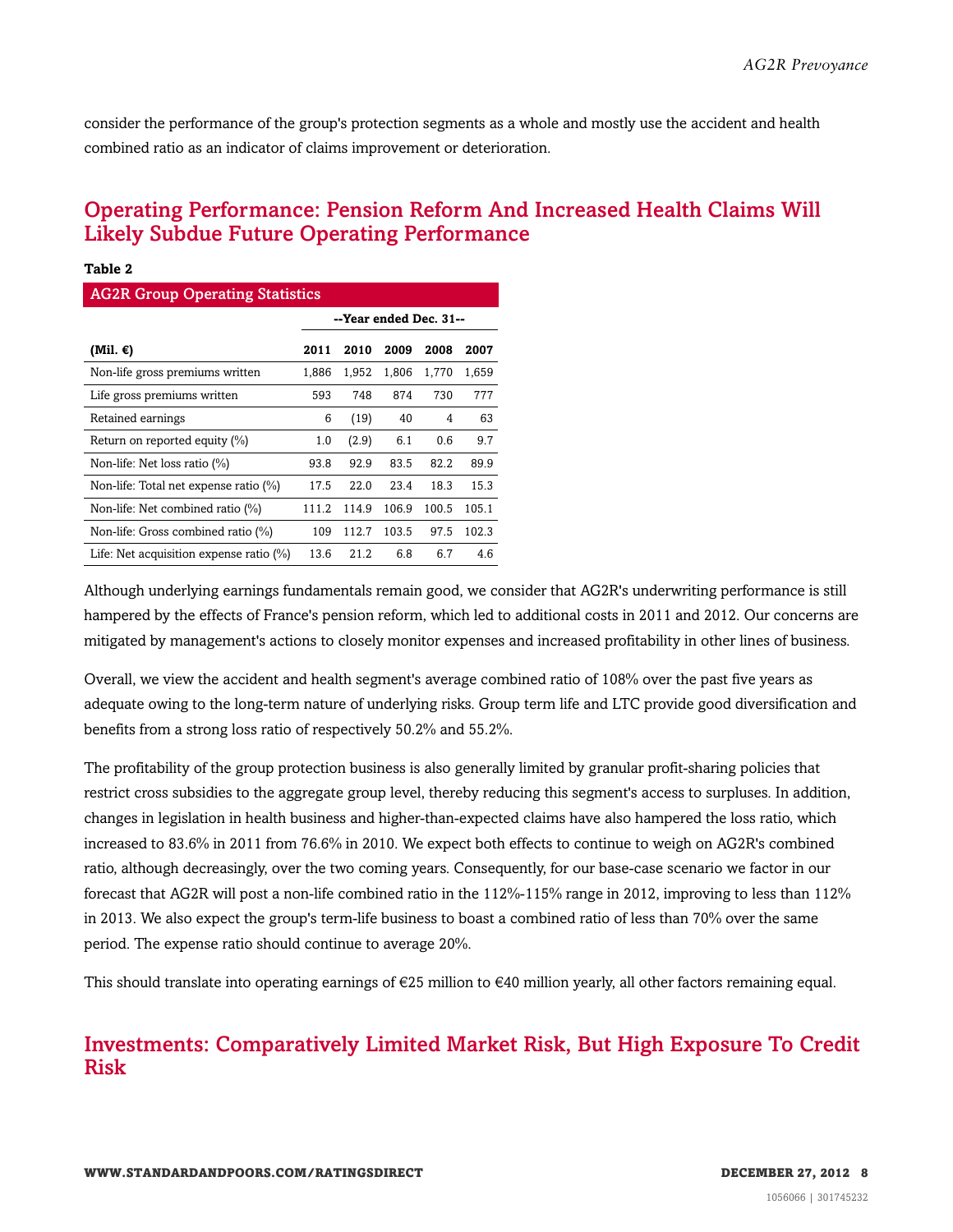#### **Table 3**

| <b>AG2R Group Investment Statistics</b>                |                        |          |          |       |       |
|--------------------------------------------------------|------------------------|----------|----------|-------|-------|
|                                                        | --Year ended Dec. 31-- |          |          |       |       |
| (Mil. €)                                               | 2011                   | 2010     | 2009     | 2008  | 2007  |
| Portfolio performance                                  |                        |          |          |       |       |
| General account invested assets                        | 3,568                  | 3,505    | 3,802    | 3,489 | 3,243 |
| Separate accounts/unit linked assets                   | 866                    | 881      | 842      | 797   | 948   |
| High risk assets / Total invested assets $(\%)$        | 13.1                   | 15.1     | 9.2      | 10.7  | 11.6  |
| Portfolio composition (book value)                     |                        |          |          |       |       |
| Investment in affiliates (%)                           | $\Omega$               | $\theta$ | $\Omega$ | 0.8   | 0.9   |
| Bonds and other fixed-interest securities (%)          | 79.8                   | 78.7     | 86       | 84.9  | 85.4  |
| Equities and other variable-interest securities $(\%)$ | 6.6                    | 7.4      | 6.1      | 7.8   | 7.8   |
| Property (%)                                           | 6.5                    | 7.7      | 3.1      | 2.1   | 2.2   |
| Cash and bank deposits (%)                             | 2.3                    | 2.2      | 2.0      | 4.3   | 2.9   |
| Other investments $(\%)$                               | 4.8                    | 4.0      | 2.9      | 0.1   | 0.8   |

We view AG2R's investment profile as good, thanks to manageable credit risk and comparatively limited market risks compared with other French insurers'. However, we consider that a legacy of high exposure to hybrid and senior debt hampers the quality of the company's investments.

#### Credit risk

The average rating of the bond portfolio is 'A-', slightly down from a year ago with 83% of the bonds rated 'A-' or higher and 30% rated 'AAA' as of year-end 2011. The strong credit quality of the bond portfolio is somewhat mitigated by a significant proportion of fixed-income instruments (17%) invested in financial institutions' subordinated debt securities, 63% of which are rated 'BBB' or higher and issued by multiple banks.

#### Market risk

We consider market risk to be manageable, with the share of equities lower than market average at 7.6% of investments at year-end 2011. The equity holdings are well diversified by sector and geography. Real estate allocation reflects the market average at about 6% of investments.

#### Interest rate risk

AG2R's interest rate risk arises mainly from the long-tail LTC business and is managed through the substantial investment in fixed-income bonds.

# <span id="page-8-0"></span>Liquidity: Strong Balance Sheet Liquidity

AG2R's liquidity is strong, in our opinion, with aggregate outgoings largely covered by premium income both before and after accounting for reinsurance transfers. Should any cash needs arise, AG2R's investment assets are highly marketable and could provide additional liquidity.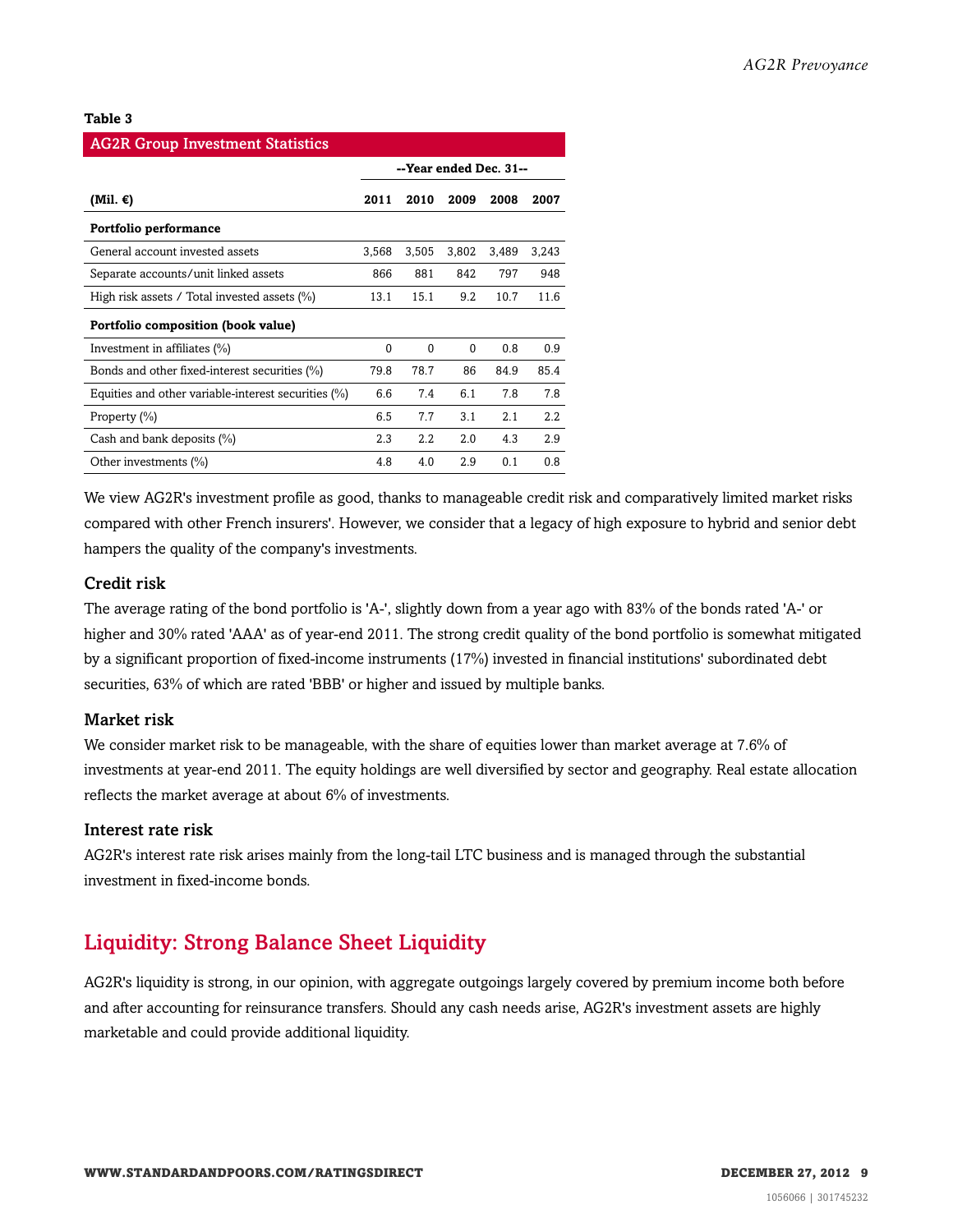# <span id="page-9-0"></span>Capitalization: Good And Resilient Despite Higher Credit Risk And Lower Interest Rates

We consider capitalization to be good, with good risk-based capital adequacy and good quality of capital.

#### Capital adequacy

According to our risk-based capital model, capital adequacy is good and shows good resilience despite lower interest rates, dampening the impact of the loss reserve discount, lower average credit ratings on investments, and increasing credit risk charges. The quality of capital is also good, with 47% of the total adjusted capital (TAC) made up of core surpluses. As part of the TAC, we include the present value of future profits, after a downward adjustment of 30%.

#### Reserving

We view AG2R's reserves as adequate. AG2R uses conservative assumptions in setting case and incurred but not reported reserves, as shown by the consistently favorable reserve development in the WCD segment. AG2R increased its reserves in 2010 following the change of the legal retirement age to 62 from 60 years. Possible reserve reinforcements related to such change might still occur, but we view their likely impact on the rating as manageable.

#### Reinsurance

We believe AG2R's external reinsurance program is conservative, owing to the mix of per-risk and per-event excess-of-loss coverage for WCD, death, and catastrophe risk. Reinsurer counterparty risk is mitigated by a policy of limiting cessions by reinsurer and by the reinsurers' strong credit quality. Most of the meaningful reinsurers are rated higher than 'A+'.

# <span id="page-9-1"></span>Financial Flexibility: Adequate Relative To Needs, But Weakened By A Limited Number Of Capital Sources

| ×<br>٠<br>v<br>I<br>٩ |  |
|-----------------------|--|
|-----------------------|--|

| <b>AG2R Group Financial Statistics</b> |                        |                               |  |      |      |
|----------------------------------------|------------------------|-------------------------------|--|------|------|
|                                        | --Year ended Dec. 31-- |                               |  |      |      |
| (Mil. $\epsilon$ )                     |                        | 2011 2010 2009 2008           |  |      | 2007 |
| Total assets                           |                        | 5,793 5,689 5,828 5,476 5,386 |  |      |      |
| Reinsurance utilization ratio (%)      |                        | 40.5 43.1 42.3                |  | 38.8 | 38.0 |

AG2R's capital needs stem principally from organic growth, which we expect the group will monitor relative to its funding abilities.

Financial flexibility is underpinned by relatively low subordinated debt on the balance sheet, with total debt to TAC limited to 4%. Also, we view AG2R's ability to increase premiums if needed as a positive element to financial flexibility.

The current financial-solidarity terms with La Mondiale limit potential capital relief through fund transfers, debt, and reinsurance to 10% of the lending group's net assets. Our opinion is that these terms, in their current format, are unlikely to significantly enhance AG2R's financial flexibility.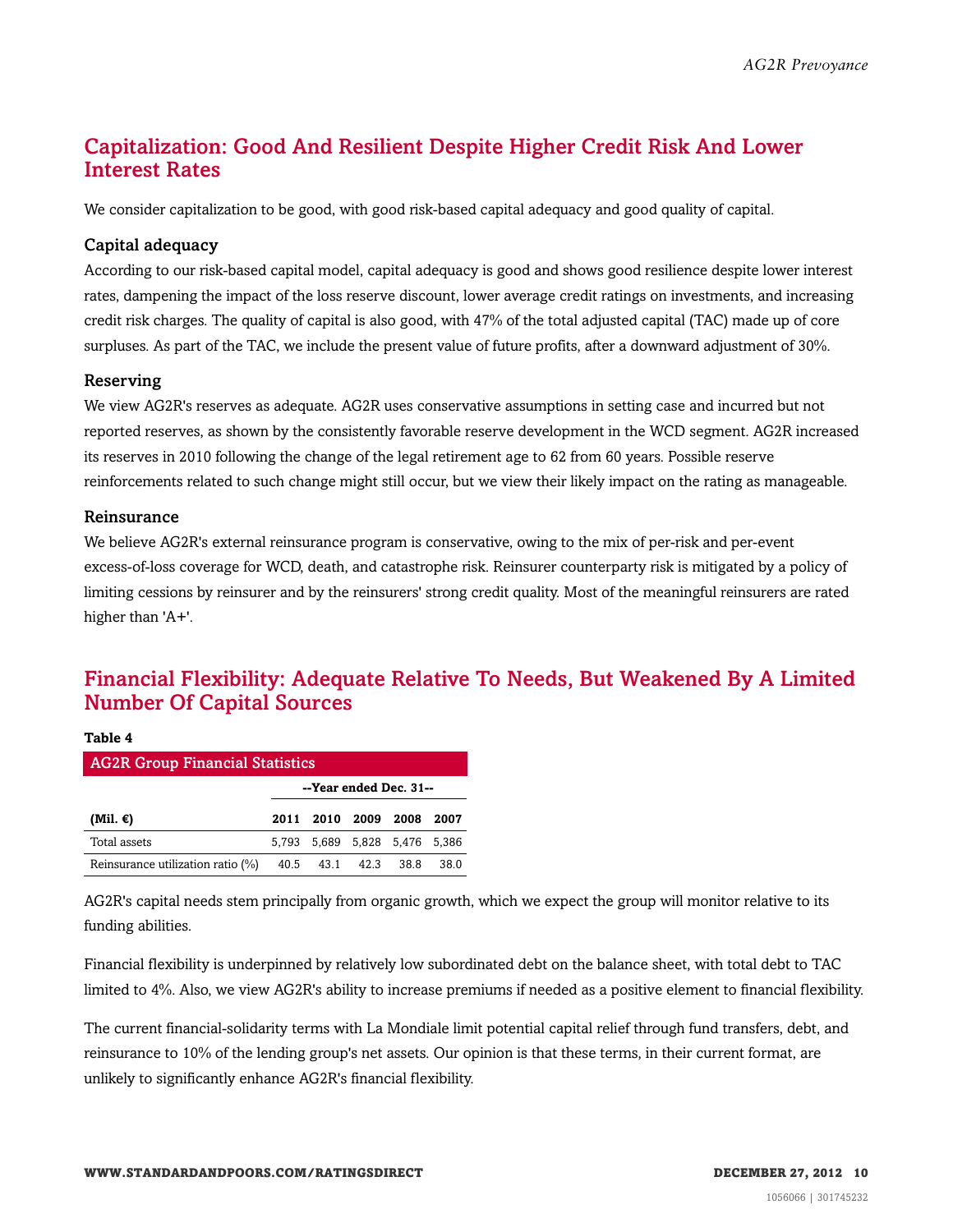Finally, despite a debt-free balance sheet, we believe AG2R's ability to issue subordinated debt is still limited. AG2R's key source of financial flexibility remains, in our opinion, its earnings retention abilities.

# <span id="page-10-0"></span>Related Criteria And Research

- Use Of CreditWatch And Outlooks, Sept. 14, 2009
- Interactive Ratings Methodology, April 22, 2009
- Group Methodology, April 22, 2009

| Ratings Detail (As Of December 27, 2012)        |                |
|-------------------------------------------------|----------------|
| <b>Operating Company Covered By This Report</b> |                |
| <b>AG2R Prevoyance</b>                          |                |
| Financial Strength Rating                       |                |
| Local Currency                                  | BBB+/Stable/-- |
| Counterparty Credit Rating                      |                |
| Local Currency                                  | BBB+/Stable/-- |
| <b>Domicile</b>                                 | France         |
|                                                 |                |

\*Unless otherwise noted, all ratings in this report are global scale ratings. Standard & Poor's credit ratings on the global scale are comparable across countries. Standard & Poor's credit ratings on a national scale are relative to obligors or obligations within that specific country.

#### **Additional Contact:**

Insurance Ratings Europe; InsuranceInteractive\_Europe@standardandpoors.com